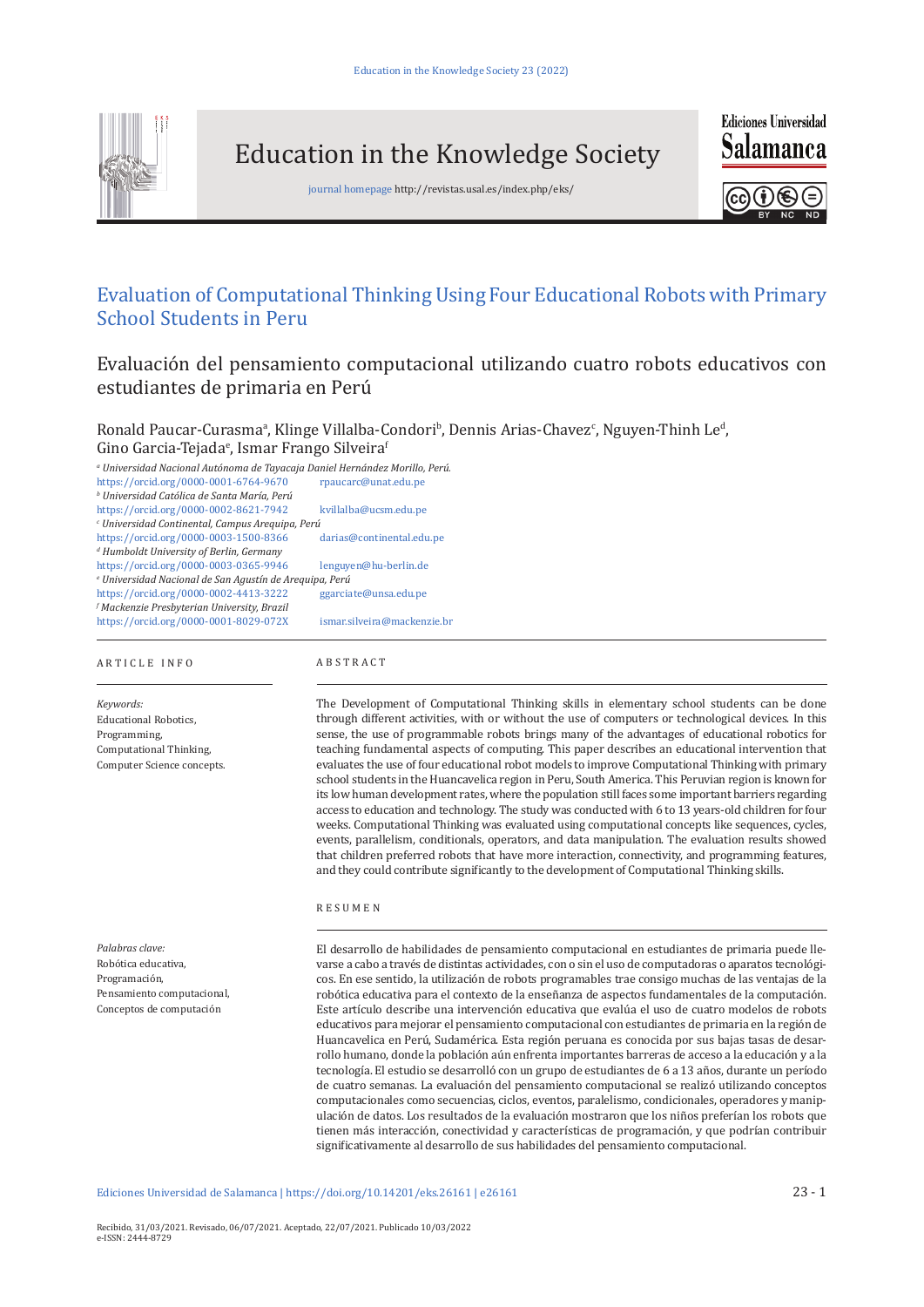# **1. Introduction**

In recent years, Educational Robotics (ER) has grown as a technological resource in primary education to provide pedagogical strategies in the teaching and learning processes. Educational robotics (García et al., 2016) arises with the theories of Seymour Papert (1980) and Marvin Minsky (1968) at the Artificial Intelligence Laboratory of the Massachusetts Institute of Technology (MIT). In 1967 the first version of Logo, the children's programming software, known as "turtle language," was created; in which the turtle robot located on the ground was connected to a computer; so, children could program the movements of the turtle robot.

At the beginning of 1980, these devices became popular. They were included in educational activities through projects that allowed the development of mathematics, informatics, electronics, and mechanics skills, combining fun and games in the students to propose solutions to specific problems. Currently, robotics has been introduced in all fields of science; for example, research in robotics is not only led by the United States, Europe, and Japan. Nevertheless, also, in recent years, it has been incorporated with great emphasis in South Korea and China (Yoo, 2015). Meanwhile, in Latin America, its incorporation is very incipient (D'Abreu & Villalba-Condori, 2017). Brazil took its first steps in the 1980s (Almeida, 2014); Chile, in November 2017, the JUNAEB incorporates educational robotics for children in schools called new Local Education Services through the "I Connect to Learn" Program in Barrancas and Puerto Cordillera (Coquimbo-Andacollo) (Maximiliano, 2017). Likewise, there are initiatives in Costa Rica, Mexico, Colombia, Ecuador, and Peru.

### *1.1. Context*

Peru is a developing country in South America, with an HDI of 0.75 – considered high, but suffers from an unequal distribution of incomes – the Gini index is 0.35. According to Castillo (2020), "all but two political regions (Loreto and Madre de Dios) and all geographical regions in Peru experienced a reduction in inequality between 2007 and 2017 as measured by the Gini coefficient, but the equality gains are highly heterogeneous and seem to have slowed down since 2012" (p. 1). The focus of this study is the Peruvian region of Huancavelica.

Occupying an area of 4.215.56 km<sup>2</sup>, the Huancavelica region has 365.317 inhabitants, according to the national estimate for 2020. This region has a very low nominal GDP (3.028 USD compared to the capital city, with a GDP of 199.869 USD). It is subdivided into 7 provinces and 19 districts. The region's economy is mainly concentrated on mining –mainly copper, plumb, silver, and gold–. There is a presence of agricultural activity in the region, with potatoes, some herds-related business, mainly bovine and swine, and local alpacas and llamas.

A robust migrant movement of workers characterizes the region: they come and go according to the availability of work. Despite this floating population, there are 2.501 public and private schools in the regions, most of them not providing secondary education – only 290 do that –. These schools suffer from poor access to the Internet just 15.1% of primary education schools were connected in 2014, and 29.7% of secondary schools. These numbers are lower than the Peruvian average, 27.9% in primary schools and 52% in secondary schools. These data reveal the precarious situation of the Huancavelica region regarding connectivity if compared to the rest of the country.

In Huancavelica, most educational institutions are located in social exclusion and poverty areas, with limited or no access to technological resources, especially educational robotics. Students residing in these areas do not have technological devices in their homes; there is a digital gap for students in urban areas, which generates inequality in the teaching and learning process results. Added to these, other extracurricular factors, such as social, cultural, and economic environment, negatively impact student performance, resulting in low levels of learning. Even though primary education reached 94.9% of potential students in 2014 – and 80.3% at secondary level in the same year – the last available census, the quality of the educational experience suffers from the lack of support, especially regarding essential aspects in XXI century, as digital literacy and problem-solving skills.

To help to mitigate these problems, one possibility is to rely on educational robotics as a technological resource to develop Computational Thinking (CT) in students (Wing, 2006). In this way, the objective is to increase their skills with repercussions on their academic training and future decisions for personal, familiar, and social benefit.

Educational robotics in Peru had its beginnings in 1994 with the implementation of LEGO at *Colegio Alejandro Deustua* (Lima, Peru's capital city) with the support of the Wernher Von Braun Institute. At the Ministry of Education (MINEDU) level, it began with INFOESCUELA in 1996, through a Pilot Project for 12 schools. After two years, it extended to 130 schools throughout Peru. In 2008, the MINEDU requested the Inter-American Development Bank (IDB) funds. Once approved, the "IDB - MINEDU - LEGO" project is executed in the most vulnerable populations in Peru (Linares, 2015). In 2010, MINEDU acquired modules containing 128.000 WeDo educational robotics kits and 20.000 licenses for them.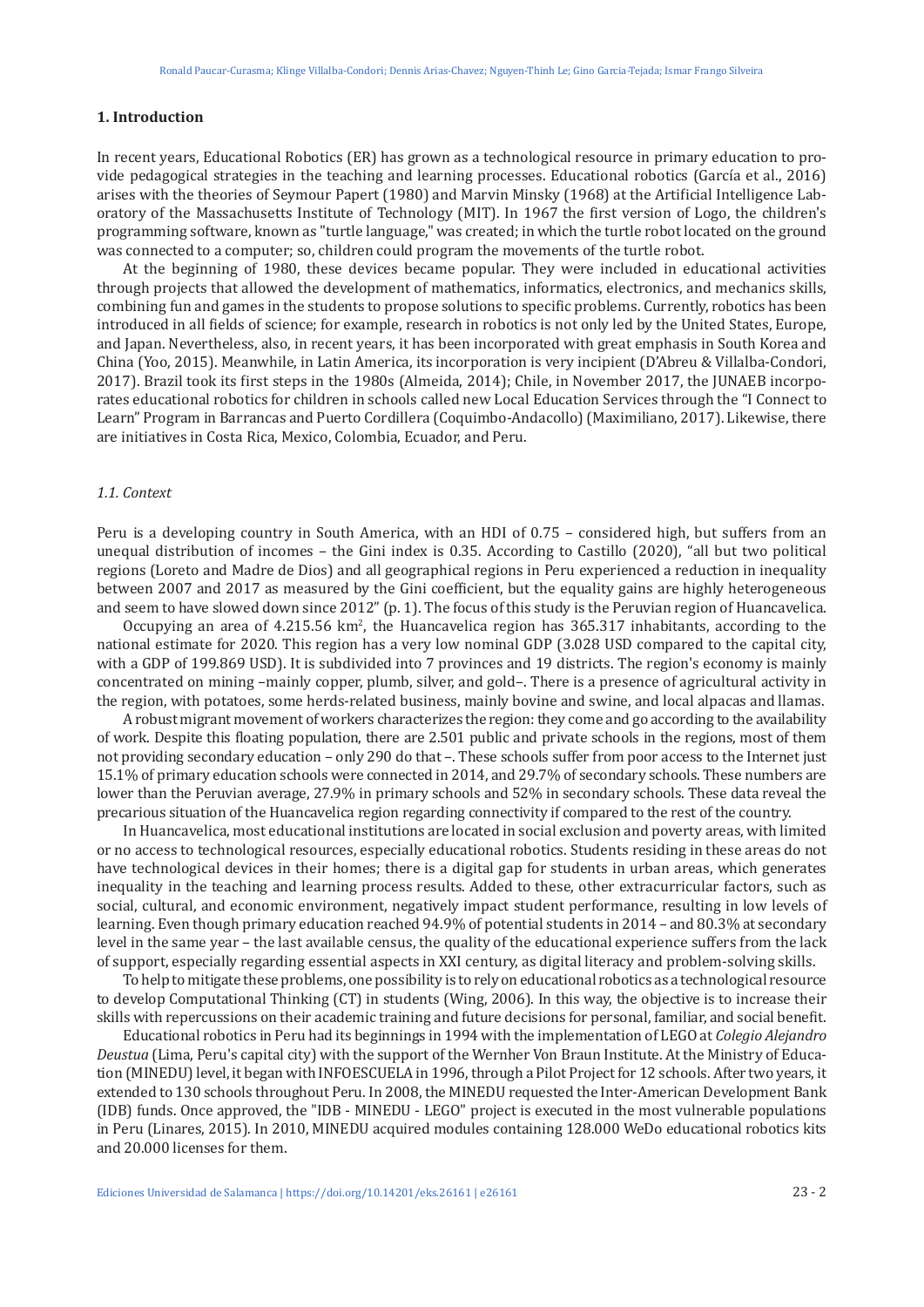Since 2011, MINEDU has distributed robotic kits to 20.732 educational institutions. 65% of these are rural multi-grade poly-teaching (two or more sections under the responsibility of a teacher) and one teacher (one teacher per classroom). In this project, not all teachers have had the opportunity to receive training. It should be noted that the PeruEduca initiative, in 2018, distributed approximately 42.848 robotics kits to 19.344 educational institutions, benefiting a total of 2.500.000 elementary school students.

In this sense, the article assesses the preferences of Huancavelica children in choosing among four models of educational robots: Zowi robot, Jimu robot, mBot robot, and Lego Wedo, by using them in different educational situations. In order to evaluate them, CT concepts such as sequences, cycles, events, parallelism, conditionals, operators, and data were developed with the children during robotic-based activities.

This educational intervention was developed with twenty children (from 6 to 13) in an educational robotics extracurricular course as an initial experience for the region.

# **2. Educational Robotics and Computational Thinking**

# *2.1. Educational Robotics*

The integration of ER in the teaching and learning processes can be developed through various approaches. The first implies that the contents focus on the construction or assembly of robots and the second on robot programming; while the third approach is the most important because ER is used in the classroom as a support tool in learning other disciplines of the school curriculum (Moreno et al., 2012).

In recent years, the use of ER in the school stage has become a frequent topic of education research because they offer a wide range of challenges and opportunities for students to develop disruptive thoughts, innovative ideas, and other skills necessary for learning inside and outside of the classroom (Moreno et al., 2012; Catlin & Woolard, 2014). Many researchers have shown that students can process information faster when using ER; likewise, ER activities are usually well accepted by boys and girls. Furthermore, they feel interested and motivated to continue learning ER topics compared to other disciplines (Witherspoon et al., 2016); allowing to reach a broad audience since robots typically stimulate the interests of students (Catlin & Woollard, 2014), comprising the entire range of motivation components (attention, relevance, confidence, attitude, and satisfaction) (Sarmento et al., 2015). Also, to capture students' attention, ER integrates several areas, such as Programming, Mathematics, Mechanics, and Electronics, for instance. This way, ER creates a robust environment to foster computational practices and perspectives, such as connecting with other participants and expressing their ideas into a team.

Programming is considered an ER stage when systematically organized under four keywords: Imagine, Design, Build, and Program. This forms a conglomerate of actions and activities that promote non-compartmentalized learning (García, 2015). ER enables the design, construction, and development of learning environments through which participants can achieve a correct appropriation of knowledge, from the abstract to the tangible (Caballero-González & García-Valcárcel, 2020). The use of educational robotics is considered first-order computational manipulators, focused on the aspects of the CT offered by the design of the materials, including sequencing, reasoning, problem-solving, and understanding of systems (Sullivan & Heffernan, 2016). ER must improve the curricular, syllabus-based subjects, and social skills; teachers are a fundamental part of implementing these new practices to reach this goal. Because of it, they are supposed to receive proper training and continuous motivation (Rosinvale et al., 2019).

### *2.2. Computational Thinking*

The definition of Computational Thinking (CT) begins indirectly with the work of Seymour Papert in the Logo programming language, with the philosophy that children could build knowledge by manipulating and interacting with a computer, which would allow them to develop procedural thinking through programming, among other skills (Papert, 1980) – nonetheless, Papert did not explicitly define CT. In 2006, Jeannett Wing (2006) defined CT in the following way: "Computational thinking involves solving problems, designing systems, and understanding human behavior, by drawing on the concepts fundamental to computer science" (p. 33). From this, it follows that the core of CT is to think like a computer scientist when it comes to solving a real-life problem. Furthermore, it is manifested in that same paragraph "To reading, writing, and arithmetic; we should add computational thinking to every child's analytical ability" (p. 33). However, it is essential to point out that the manipulation of computers is not a required activity to develop many CT skills – which is usually called "unplugged CT" as used by Zapata-Ros (2019) and Brackman et al. (2017), among others.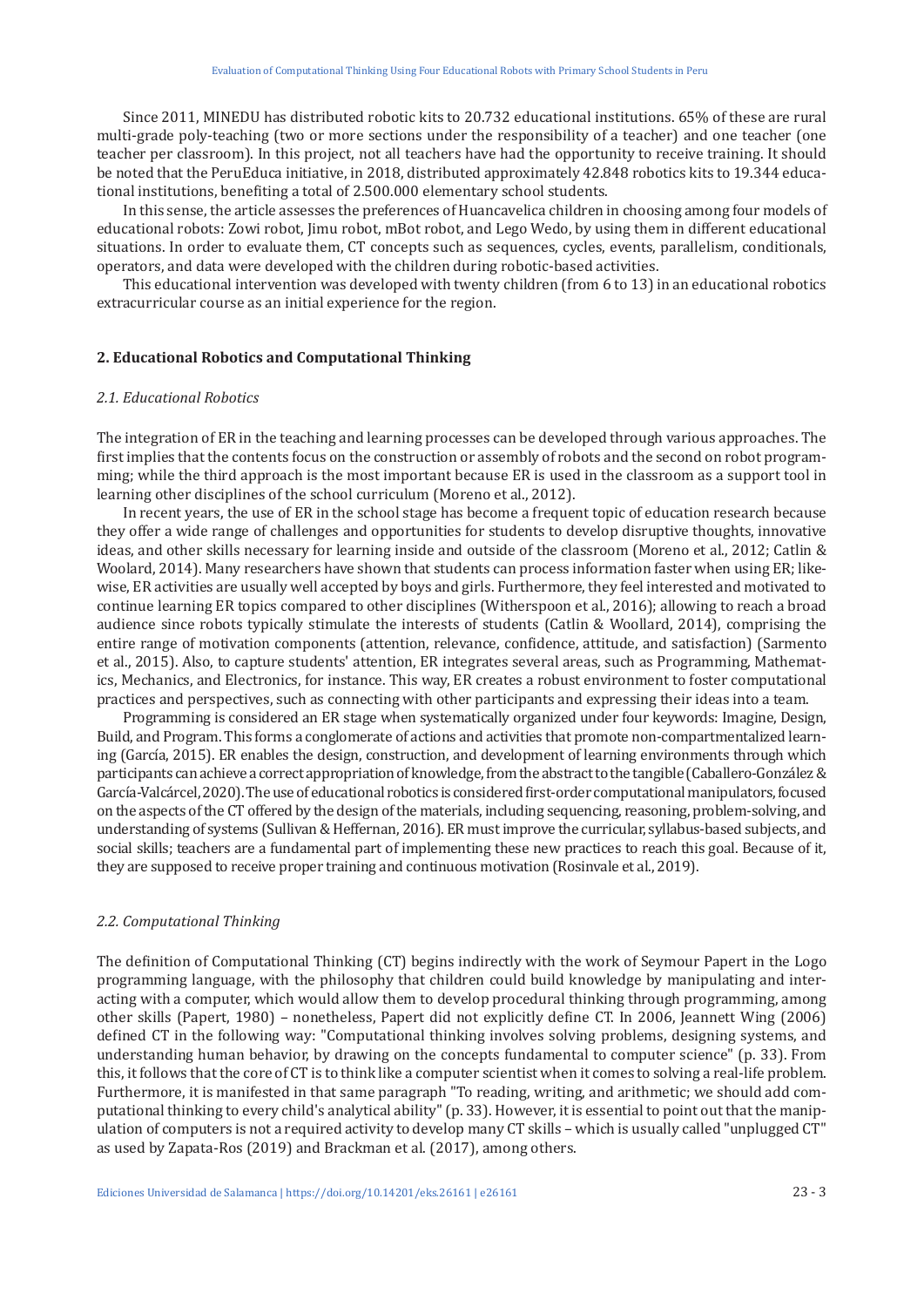The cornerstone of CT (Grover & Pea, 2013) is the value of abstraction concerning other thoughts; thus, we consider that CT is the process of thought involved in the formulation of problems so that its solutions can be represented as steps and computational algorithms (Aho, 2012; García-Peñalvo, 2018; García-Peñalvo & Mendes, 2018). However, CT cannot be reduced to developing programming skills or competencies for understanding and proposing algorithms – these are important parts of CT but could not be assumed as CT itself. The relationship between CT and programming and Computer Science itself is synthesized by Jara and Hepp (2016) in Figure 1.



Figure 1. Relationships among CT, Computer Science and Computer Programming.

Source: Jara & Hepp, 2016

There is a mutual influence between CT and Computer Programming, which is no clear-cut barrier among them (Bocconi et al., 2016) – for instance, (Alves et al., 2019) presents a comprehensive review of approaches to assess CT in K-12 education from code analysis. Computer Programming itself depends clearly on the ability of understanding algorithms, which is one of CT pillars, as mentioned by (Brackmann et al., 2016), which points out the four primary techniques (or pillars) of CT:

- Decomposition.<br>• Pattern Recogni
- Pattern Recognition.<br>• Abstraction
- Abstraction.<br>• Algorithms
- Algorithms.

In another recent definition of CT (Weintrop et al., 2016), it is stated that it is characterized by skills and develops competencies in people. The competencies generated by CT are the ability to deal with open problems, persistence in working through severe issues, and confidence in dealing with complexity. In this sense, CT is a crucial skill in solving unstructured problems, understanding, and interpreting data, and communicating information to others using computers or other agents (Lee et al., 2014). Regarding childhood education, González-González (2019) and Álvarez-Herrero (2020) shows comprehensive analysis of CT activities, including robotics and coding, as exemplified by García-Peñalvo (2016).

It must be noted that there is a vast intersection between the fundamentals of Computational Thinking and Mathematical reasoning, as already noted by (Barcelos & Silveira, 2012; Barcelos et al., 2015; Barcelos et al., 2018) and also Natural Sciences (Rich et al., 2019). Mainly in Robotics, the Mathematical aspects and Scientific thinking required by problem-solving activities could be improved and better systematized by applying Computational Thinking principles.

The CT is being advocated as a critical competence of the 21st century that should allow students to be digitally literate and creators of computational artifacts. For this, the integration of CT in primary education is necessary, where students should be taught to use computational tools to "express themselves, solve problems, represent knowledge, and build models and simulations" (Bocconi et al., 2016, p. 36). Besides, the common usage of ER and CT could improve students' motivation, as shown by (Díaz-Lauzurica & Moreno-Salinas, 2019), especially when connected to STEAM (Sciences, Technology, Engineering, Arts and Math) initiatives. Camargo et al. (2021), Conde et al. (2021) and Ferrada-Ferrada et al. (2020) present comprehensive literature reviews about fostering STEAM through various activities, including robotics.

In the Peruvian context, (Gutiérrez & Sanders, 2009) points out the lack of adequate materials in several educational levels, as well as proper teacher training, as barriers to the teaching of Computer Science-related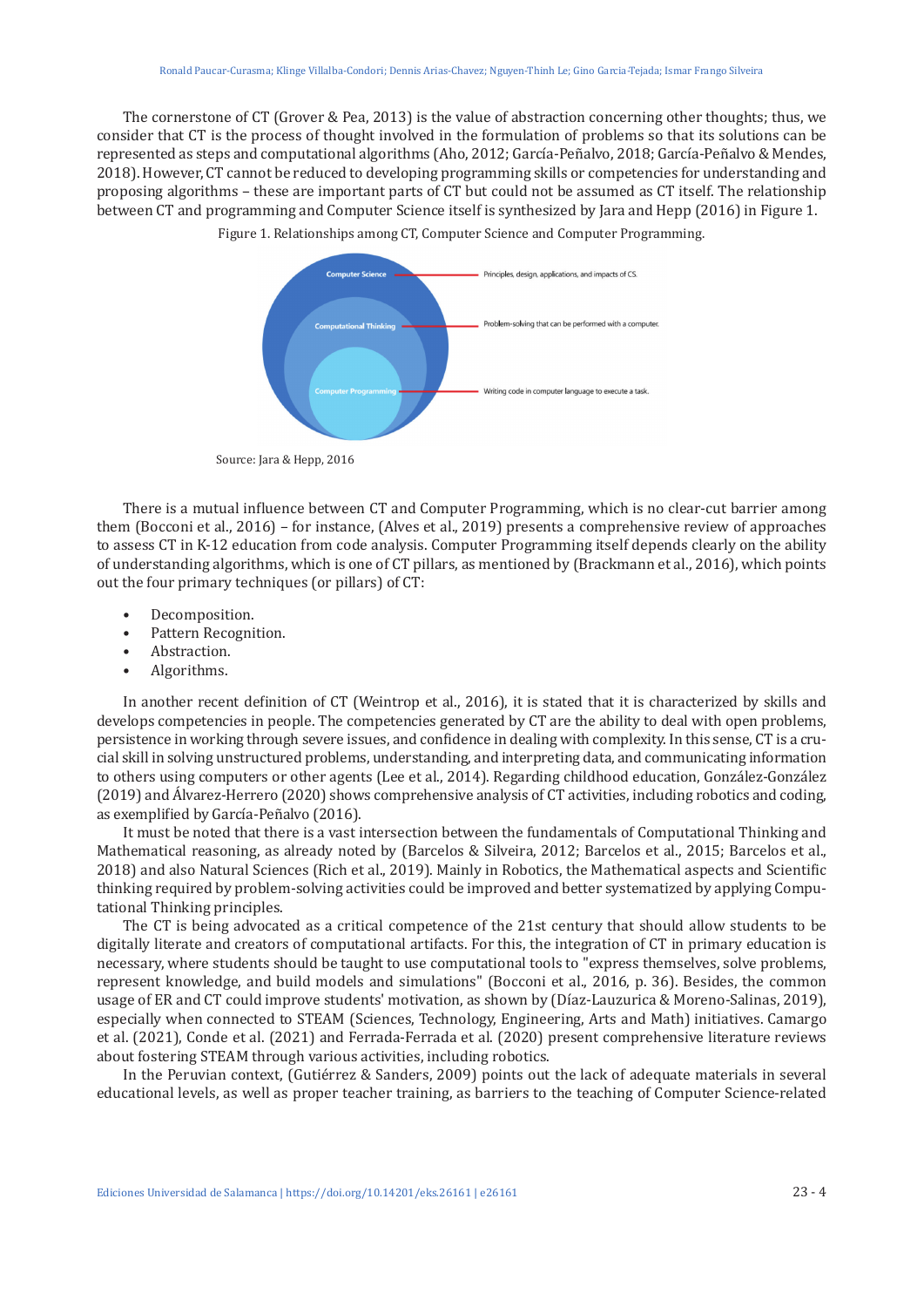subjects, which reflects in curricular misconceptions in undergraduate curricula, which would also eventually affect the development of CT activities at other educational levels.

The evaluation of Computational Thinking is based on three dimensions as appear in (Brennan & Resnick, 2012; Curasma et al., 2019):

- Computational Concepts (concepts they interact with, such as cycles, iteration, parallelism, etc.).
- Computational Practices (they develop custom programming practices and interact with the concepts, such as debugging projects or redesigning the work of others).
- Computational Perspectives (how they see the world around them and about themselves).

Table 1 shows the computational concepts, which will be used as a basis of this study, to assess CT in children of the Huancavelica Region in Peru.

|                     | <b>Computational Concepts</b>                                                                                                                  |
|---------------------|------------------------------------------------------------------------------------------------------------------------------------------------|
| <b>Sequences</b>    | It refers to a particular task or activity that is expressed as a series of steps or individual instructions that the<br>computer can execute. |
| Cycles              | They allow executing the same sequence of instructions on multiple occasions.                                                                  |
| Events              | Refer to "when something happens, then it causes something else to happen."                                                                    |
| Parallelism         | Refers to several sequences of instructions that are executed at the same time, simultaneously (in parallel).                                  |
| <b>Conditionals</b> | It is the ability to make decisions to solve problems in your environment.                                                                     |
| <b>Operators</b>    | Refer to the inclusion of logical, mathematical, and string expressions in programs.                                                           |
| Data                | Refers to the inclusion, storage, retrieval, and updating of values in a program.                                                              |
|                     |                                                                                                                                                |

Table 1. Computational Concepts of CT.

# **3. Method**

# *3.1. Research focus*

The research methodology is based on the qualitative method that states that the facts are investigated after they have occurred, where data collection is carried out through observations and interviews by a group of children.

# *3.2. The participants and the research context*

Workshops have been carried out with the four educational robots: Zowi BQ, Jimu robot, mBot robot, and Lego WeDo 1.0, with 20 children from schools of the Huancavelica Region. These four robots were chosen as the only ones available to the researchers in the aforementioned context. These children come from educational institutions in the public and private sectors; their ages range from 6 to 13 years old, among which 5 were girls, representing a convenience sample. The workshop was carried out as an extracurricular activity for 24 hours, spread through 4 weeks, 6 hours a week, 2 days per week, in a classroom located at the National University of Huancavelica. Figure 2 shows some pictures taken during the educational interventions, with the experiences developed by the children.

To know the preference of robots and with it, the evaluation of computational thinking based on computational concepts (Sequential, Cycles, Events, Conditionals, Operators, and Data), four groups consisting of 5 children each were formed; to develop activities with robots: Zowi, Jimu, mBot, and Lego WeDo.

The activities they carried out were: with the Zowi robot, they developed a program to determine the emotions of the robot's face (happy, annoyed, sad, and surprised); With Jimu robot, they developed a program that allows aerobic movements and dances of the robot from a Smartphone; Using a mBot robot, they developed a program that will enable them to interact with the ultrasound sensor to light an LED at a certain distance and show color; With a Lego WeDo robot, a crocodile was built and they created a program using the sensor to close and open the crocodile's mouth.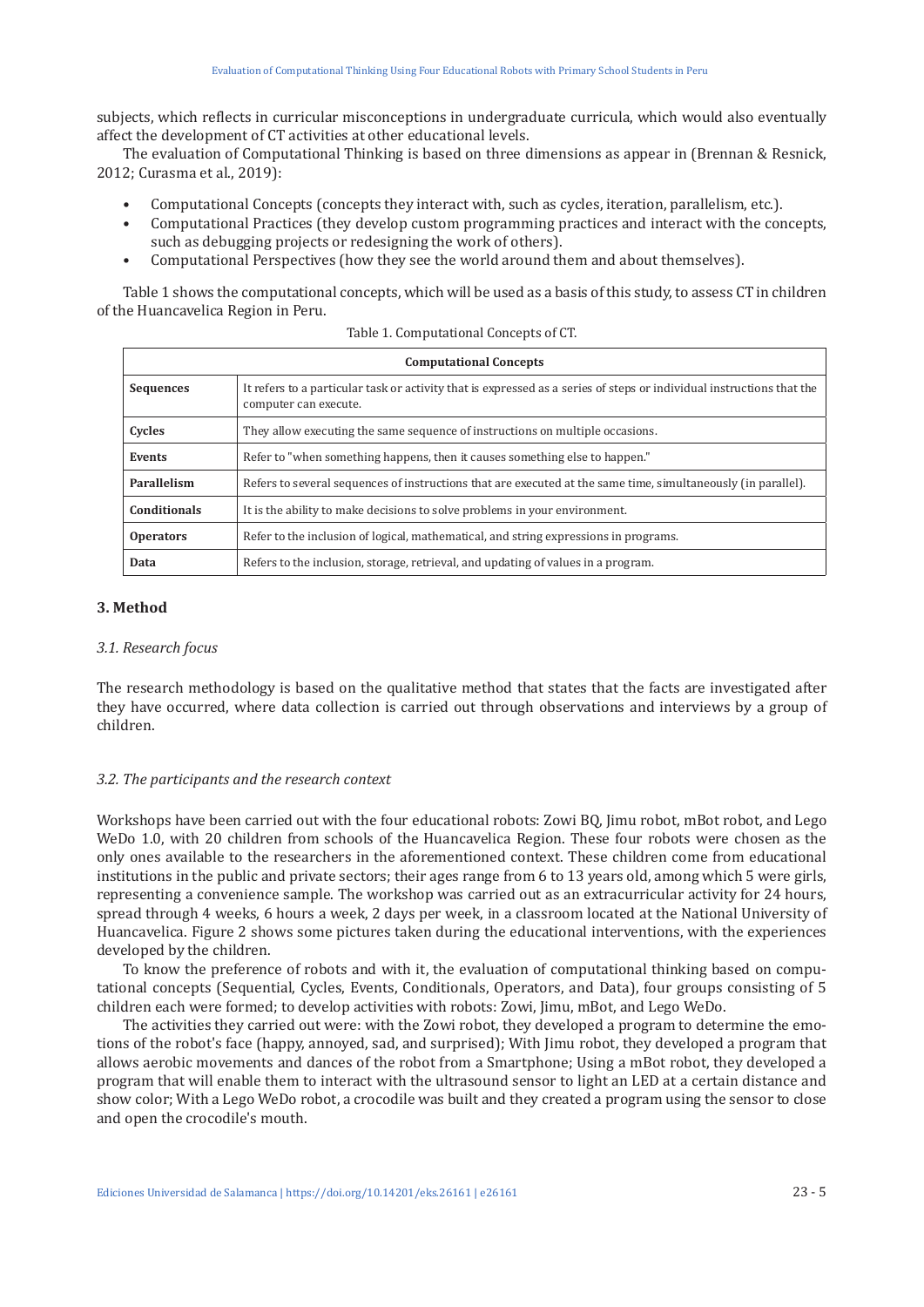Experience with Zowi robo Āŧ Experience with Lego Wedo robot

with **mBot robo** 

#### Figure 2. Experience of children with educative robots.

### *3.3. Instrument*

The instrument used to collect data are observations and semi-structured interviews with children (Grover, 2011), where they have adapted for activities with the four robots. Observations and interviews are related to robot preferences and questions about computational concepts: sequences, cycles, events, parallelism, conditionals, operators, and data.

Table 2 shows examples of questions asked to the groups of children. The questions had to be simplified and/or repurposed according to each group's different levels of language understanding and expression capacity. The variables and elements collected through this questionnaire were related to children's acceptance and satisfaction with the experiences, identifying preferences among the four robots, and children's self-awareness regarding the learning perception of basic CT concepts.

| Table 2. Questions for groups of children. |
|--------------------------------------------|
|                                            |

| Category                   | <b>Technical Topics</b>                                                                 | <b>Question Types</b>                                                                                                                                                                  |
|----------------------------|-----------------------------------------------------------------------------------------|----------------------------------------------------------------------------------------------------------------------------------------------------------------------------------------|
| <b>Robot</b><br>Preference | The graphic interface on computers<br>and smartphones, interactive games,<br>Movements. | • From which interface would you like to control the robot?<br>• Are you happy when interacting with the robot?<br>• The entertainment is greater with a robot that has more movement? |
| Computational<br>Concepts  | Sequences, cycles, events, parallelism,<br>conditionals, operators, and data.           | Is the learning of computational concepts related to the preference of the robot?<br>What concepts do you develop more with the preferred robot?                                       |

# **4. Results**

According to the views in the classroom, robots create an expectation in children concerning their technical characteristics and functionalities.

Table 3 describes the observations of the children's experience with robots and the evaluation regarding the development of Computational Thinking based on CT concepts (Le & Wartschinski, 2018) and the responses to interviews.

# **5. Conclusions**

During the development of the workshops with the four educational robots, it was observed that children prefer to interact with the Jimu robot, due to its characteristic of mobility and aerobic control from a mobile phone, since they feel motivated and with the desire to learn to program in a fun and playful way.

Regarding the development of Computational Thinking, according to the evaluations carried out, the four robots were allowed to develop computational concepts: sequential, cycles, and events. While with the Jimu robot, they also developed parallelism, conditionals, operators, and data; this is due to the preference by boys and girls compared to other robots. In the case of the mBot robot, they also developed parallelism and conditionals; the other computational concepts were not developed due to the complexity of the robot for this age group.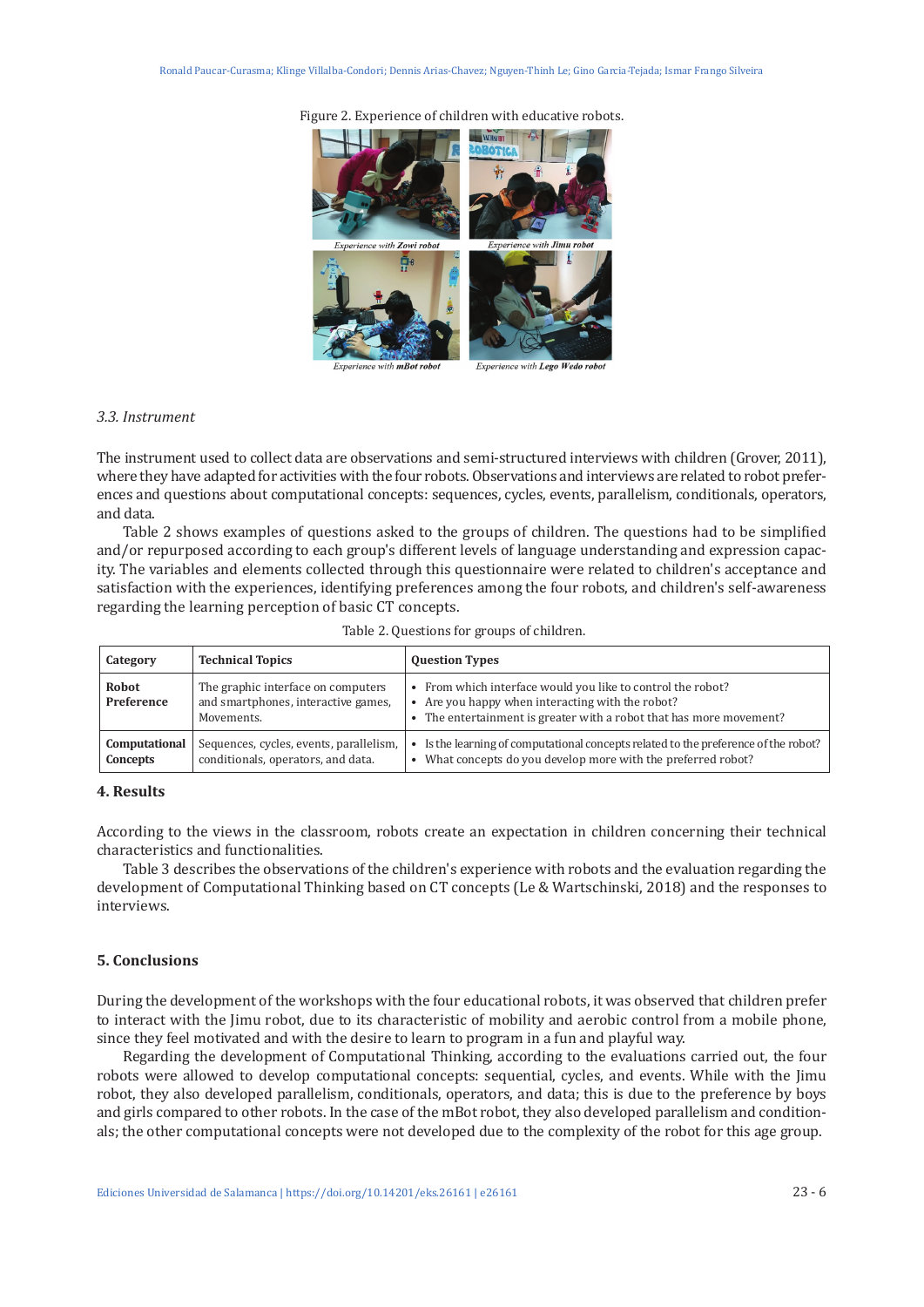| <b>Robot</b>  | <b>Activities Observation with robots</b>                                                                                                                                                                                                                                                                                                                                               | <b>CT</b> observations                                                                                                                                                                                                                                                                                                                                                                                                       |
|---------------|-----------------------------------------------------------------------------------------------------------------------------------------------------------------------------------------------------------------------------------------------------------------------------------------------------------------------------------------------------------------------------------------|------------------------------------------------------------------------------------------------------------------------------------------------------------------------------------------------------------------------------------------------------------------------------------------------------------------------------------------------------------------------------------------------------------------------------|
| Zowi Robot    | This robot aroused the interest of all children alike for<br>its graphic interfaces on computers and smartphones by<br>having interactive games. Also called attention the gesture<br>option "Pinta Bocas" (LED matrix) of the robot when<br>programming it a face (happy, sad, surprised, etc.), the child<br>drew the same face in a time of 5 seconds.                               | With the Zowi robot, the children developed a large part<br>of computational concepts (sequential, cycles, parallelism,<br>events, and conditionals). They also generate an attitude of<br>continuing to program the robots, wanting to control all the<br>functionalities.                                                                                                                                                  |
| Robot Jimu    | C Compared to other robots with the Jimu robot, all the<br>children were more motivated and interested in interacting<br>due to its aerobic movements and dances. The children<br>interacted with the robot from the smartphone through<br>a mobile application where it was observed that children<br>prefer the control of the robot from a cell phone than from<br>a fixed computer. | With the Jimu robot, the children developed all the<br>computational concepts (sequential, cycles, parallelism,<br>events and conditionals, operators, and data) due to multiple<br>characteristics of the robot, such as aerobic movements,<br>control from the smartphone, and physical appearance. Also,<br>they demonstrated an attitude of continuing to learn and,<br>consequently, the development of more CT skills. |
| Zowi Robot    | This robot aroused the interest of all children alike for<br>its graphic interfaces on computers and smartphones by<br>having interactive games. Also called attention the gesture<br>option "Pinta Bocas" (LED matrix) of the robot when<br>programming it a face (happy, sad, surprised, etc.), the child<br>drew the same face in a time of 5 seconds.                               | With the Zowi robot, the children developed a large part<br>of computational concepts (sequential, cycles, parallelism,<br>events, and conditionals). They also generate an attitude of<br>continuing to program the robots, wanting to control all the<br>functionalities.                                                                                                                                                  |
| Robot Jimu    | C Compared to other robots with the Jimu robot, all the<br>children were more motivated and interested in interacting<br>due to its aerobic movements and dances. The children<br>interacted with the robot from the smartphone through<br>a mobile application where it was observed that children<br>prefer the control of the robot from a cell phone than from<br>a fixed computer. | With the Jimu robot, the children developed all the<br>computational concepts (sequential, cycles, parallelism,<br>events and conditionals, operators, and data) due to multiple<br>characteristics of the robot, such as aerobic movements,<br>control from the smartphone, and physical appearance. Also,<br>they demonstrated an attitude of continuing to learn and,<br>consequently, the development of more CT skills. |
| mBot<br>Robot | Compared to other robots, with the mBot robot, all the<br>children were more motivated and interested in interacting<br>due to its aerobic movements and dances. The children<br>interacted with the robot from the smartphone through<br>a mobile application where it was observed that children<br>prefer the control of the robot from a cell phone than from<br>a fixed computer.  | With the mBot robot, children developed specific skills of<br>computational concepts (sequential, cycles, parallelism,<br>events, and conditionals). The robot did not generate an<br>expectation, less in the girls; therefore, the development<br>level of CT was lower compared to other robots.                                                                                                                          |
| Lego WeDo     | Due to the ease of assembling parts, this robotic Kit motivated<br>little interest in the building and programming programs in<br>Lego WeDo. However, the reaction was the opposite for older<br>children, as it did not have a diversity of components; they<br>decreased their interest compared to other robots.                                                                     | With the Wedo robot, children developed few skills in<br>computational concepts (sequential, cycles, and events).<br>It was also observed that they did not generate attitudes<br>to continue programming due to the few technical<br>functionalities of the robot.                                                                                                                                                          |

| Table 3. Assessment of CT in children. |
|----------------------------------------|
|                                        |

Concerning the mBot robot, it allows the development of different projects in the field of education because it has a variety of sensors that easily integrates with the Scratch software, which helps put into practice all the computational concepts (del Rey et al., 2020). With this robot, it is recommended to work with children between 9 and 13 years old due to its complexity in programming. While for children from 6 to 8 years old, the use of Jimu and Zowi robots is recommended, due to their characteristic of aerobic mobility and control from a mobile device, because these characteristics attract the attention of children of that age (D'Abreu & Villalba-Condori, 2017). For children between 6 and 8 years old, the study shows that it would be more recommendable to work with the Lego Wedo robot because it has a greater diversity of parts and easy assembly.

Some risks to the validity are important to be mentioned, as the adoption of only four types of robots; the type of activity used which each robot since they could have introduced biases in the results; and the reduced number and gender imbalance of students involved in this study. The educational gender gap is a complex reality in some Latin America regions – Duryea et al. (2007) studied girls and boys between 6 and 18 years, in four countries of this regions (including Peru): noticeable gender differences favoring boys appeared, especially those children of the lowest income quintiles and indigenous ethnicity.

One important finding is that it is advisable to have specific educational robots for each age range; this will generate CT skills without losing interest in using robots by children. Also, it is recommended to purchase a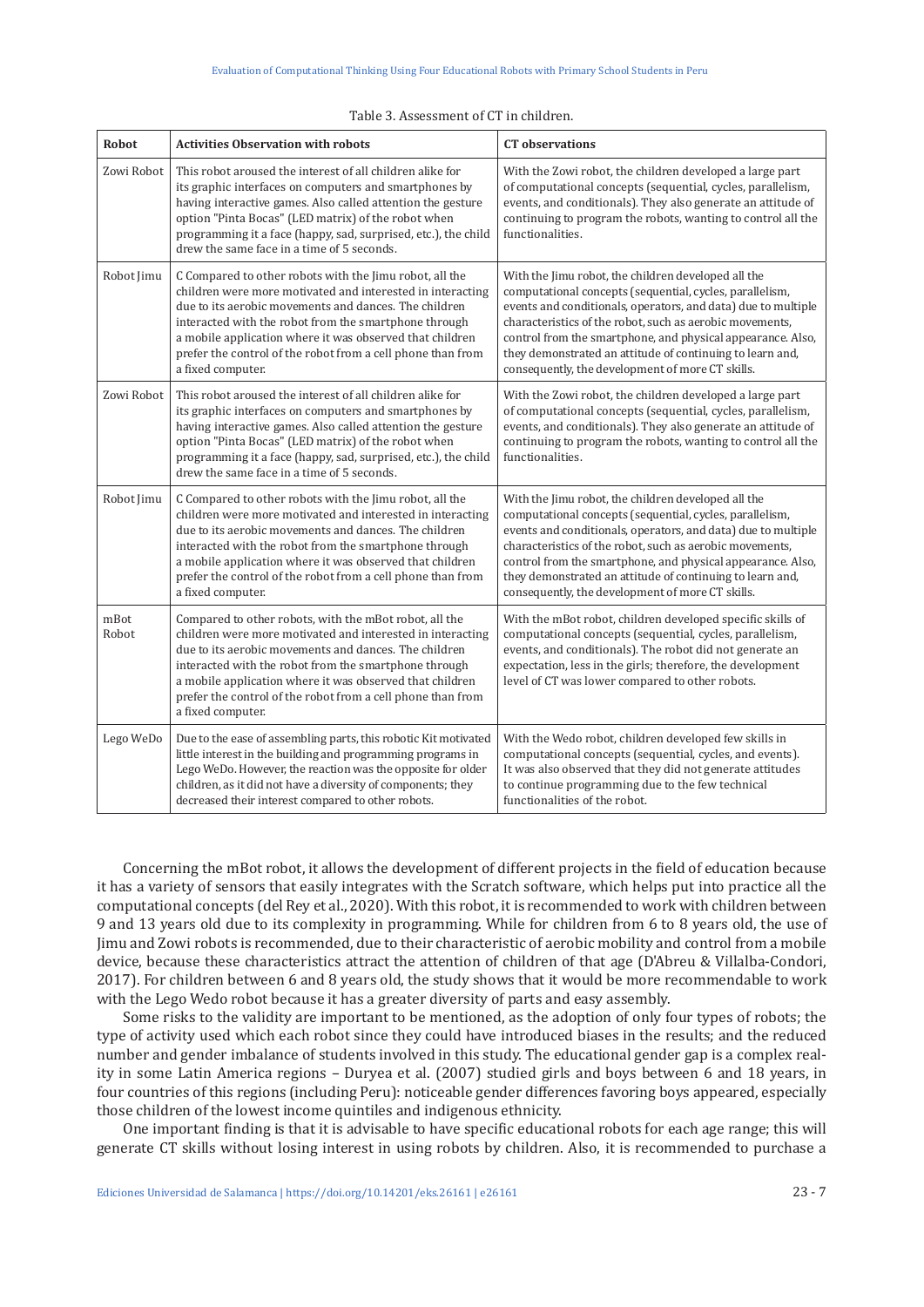robot with functionalities of different aerobic movements, programming, and control interface from a Smartphone. These characteristics substantially impact children's feeling of motivation, stimulate teamwork, and have a positive attitude to develop projects and challenges. By adopting these recommendations, there will be more significant achievements in developing CT skills by using ER.

# **References**

- Aho, A. V. (2012). Computation and computational thinking. *The Computer Journal, 55*(7), 832-835. [https://doi](https://doi.org/10.1093/comjnl/bxs074) [.org/10.1093/comjnl/bxs074](https://doi.org/10.1093/comjnl/bxs074)
- Almeida, M. E. B. (2014). *Las políticas TIC en los sistemas educativos de América Latina: Caso Brasil*. UNICEF. <https://bit.ly/3FwbOSi>
- Álvarez-Herrero, J. F. (2020). Computational Thinking in Early Childhood Education, beyond Floor Robots. *Education in the Knowledge Society, 21*, Article 21. <https://doi.org/10.14201/eks.22366>
- Alves, N. D. C., Von Wangenheim, C. G., & Hauck, J. C. R. (2019). Approaches to assess computational thinking competences based on code analysis in K-12 education: A systematic mapping study. *Informatics in Education, 18*(1), 17-29. <https://doi.org/10.15388/infedu.2019.02>
- Barcelos, T. S., & Silveira, I. F. (2012). Teaching computational thinking in initial series an analysis of the confluence among mathematics and computer sciences in elementary education and its implications for higher education. In *2012 XXXVIII Conferencia Latinoamericana En Informatica (CLEI)* (pp. 1-8). IEEE. [https://doi](https://doi.org/10.1109/CLEI.2012.6427135) [.org/10.1109/CLEI.2012.6427135](https://doi.org/10.1109/CLEI.2012.6427135)
- Barcelos, T. S., Muñoz-Soto, R., Acevedo, R. V., & Silveira, I. F. (2015). Relações entre o pensamento computacional e a matemática: uma revisão sistemática da literatura. In *Anais dos Workshops do Congresso Brasileiro de Informática na Educação* (Vol. 4, No. 1, p. 1369). <https://doi.org/10.5753/cbie.wcbie.2015.1369>
- Barcelos, T. S., Muñoz-Soto, R., Villarroel, R., Merino, E., & Silveira, I. F. (2018). Mathematics Learning through Computational Thinking Activities: A Systematic Literature Review. *Journal of Universal Computing Science, 24*(7), 815-845.<https://doi.org/10.3217/jucs-024-07-0815>
- Bocconi, S., Chioccariello, A., Dettori, G., Ferrari, A., Engelhardt, K., Kampylis, P., & Punie, Y. (2016). Developing computational thinking: Approaches and orientations in K-12 education. In *EdMedia+ Innovate Learning* (pp. 13-18). Association for the Advancement of Computing in Education (AACE).
- Brackmann, C. P., Barone, D., Casali, A., Boucinha, R., & Muñoz-Hernandez, S. (2016). Computational thinking: Panorama of the Americas. In *2016 international symposium on computers in Education (SIIE)*. IEEE. [https://](https://doi.org/10.1109/SIIE.2016.7751839) [doi.org/10.1109/SIIE.2016.7751839](https://doi.org/10.1109/SIIE.2016.7751839)
- Brackmann, C. P., Román-González, M., Robles, G., Moreno-León, J., Casali, A., & Barone, D. (2017). Development of computational thinking skills through unplugged activities in primary school. In *Proceedings of the 12th Workshop on Primary and Secondary Computing Education* (pp. 65-72).<https://doi.org/10.1145/3137065.3137069>
- Brennan, K., & Resnick, M. (2012). New frameworks for studying and assessing the development of computational thinking. In *Proceedings of the 2012 annual meeting of the American educational research association, Vancouver, Canada* (Vol. 1).
- Caballero-González, Y. A., & García-Valcárcel, A. (2020). Learning with Robotics in Primary Education? A Means of Stimulating Computational Thinking. *Education in the Knowledge Society, 21*, Article 10. [https://doi.org/](https://doi.org/10.14201/eks.21443) [10.14201/eks.21443](https://doi.org/10.14201/eks.21443)
- Camargo, C., Gonçalves, J., Conde, M. Á., Rodríguez-Sedano, F. J., Costa, P., & García-Peñalvo, F. J. (2021). Systematic Literature Review of Realistic Simulators Applied in Educational Robotics Context. *Sensors, 21*(12), Article 4031.<https://doi.org/10.3390/s21124031>
- Castillo, L. E. (2020). Regional Dynamics of Income Inequality in Peru. Working Documents of Central Reserve Bank of Peru (No. 2020-004).<https://bit.ly/3Fs5CuH>
- Catlin, D., & Woollard, J. (2014). Educational robots and computational thinking. In *Proceedings of 4th International workshop teaching robotics, teaching with robotics & 5th International conference robotics in education* (pp. 144-151).
- Conde, M. Á., Rodríguez-Sedano, F. J., Fernández-Llamas, C., Gonçalves, J., Lima, J., & García-Peñalvo, F. J. (2021). Fostering STEAM through challenge-based learning, robotics, and physical devices: A systematic mapping literature review. *Computer Applications in Engineering Education, 29*(1), 46-65. [https://doi.org/10.1002/](https://doi.org/10.1002/cae.22354) [cae.22354](https://doi.org/10.1002/cae.22354)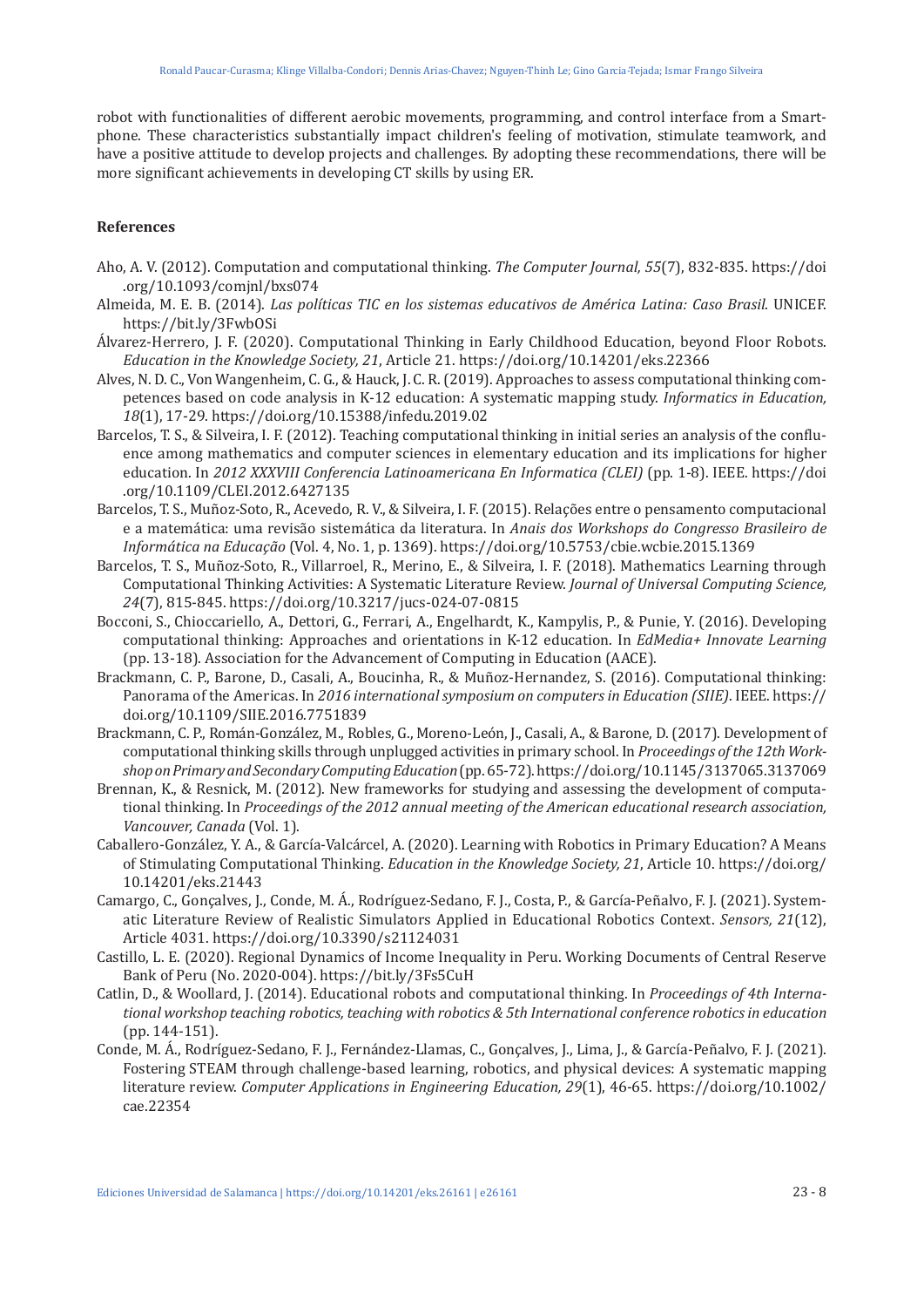- Curasma, R. P., Jara, N. J., Curasma, H. P., & Ornetta, V. C. (2019). Assessment of Computational Thinking in regular basic education: case IETP "José Obrero". In *2019 IEEE XXVI International Conference on Electronics, Electrical Engineering and Computing (INTERCON)* (pp. 1-4). IEEE.<https://doi.org/10.1109/INTERCON.2019.8853613>
- D'Abreu, J. V. V., & Villalba-Condori, K. O. (2017). Education and Educative Robotics. *Revista de Educación a Distancia (RED)*, (54). <https://doi.org/10.6018/red/54/11>
- del Rey, Y. A. R., Cambinda, I. N. C., Deco, C., Bender, C., Avello-Martínez, R., & Villalba-Condori, K. O. (2020). Developing computational thinking with a module of solved problems. *Computer Applications in Engineering Education*. <https://doi.org/10.1002/cae.22214>
- Díaz-Lauzurica, B., & Moreno-Salinas, D. (2019). Computational thinking and robotics: A teaching experience in compulsory secondary education with students with high degree of apathy and demotivation. *Sustainability, 11*(18), 5109.<https://doi.org/10.3390/su11185109>
- Duryea, S., Galiani, S., Ñopo, H., & Piras, C. C. (2007). The educational gender gap in Latin America and the Caribbean.<https://doi.org/10.2139/ssrn.1820870>
- Ferrada-Ferrada, C., Carrillo-Rosúa, J., Díaz-Levicoy, D., & Silva-Díaz, F. (2020). Robotics from STEM areas in Primary School: A Systematic Review. *Education in the Knowledge Society, 21*, Article 22. [https://doi.org/](https://doi.org/10.14201/eks.22036) [10.14201/eks.22036](https://doi.org/10.14201/eks.22036)
- García, J. M. (2015). Robótica Educativa. La programación como parte de un proceso educativo. *Revista de Educación a Distancia (RED)*, (46). <https://doi.org/10.6018/red/46/8>
- García, M. A., Deco, C., & Collazos, C. A. (2016). Estrategias basadas en robótica para apoyar el pensamiento computacional. In *XXII Congreso Argentino de Ciencias de la Computación (CACIC 2016)* (pp. 1241–1250). <https://bit.ly/3qu3QEX>
- García-Peñalvo, F. J. (2016). A brief introduction to TACCLE3 Coding European Project. In F. J. García-Peñalvo & J. A. Mendes (Eds.), *2016 International Symposium on Computers in Education (SIIE 16)*. IEEE. [https://doi](https://doi.org/10.1109/SIIE.2016.7751876) [.org/10.1109/SIIE.2016.7751876](https://doi.org/10.1109/SIIE.2016.7751876)
- García-Peñalvo, F. J. (2018). Computational thinking. *IEEE Revista Iberoamericana de Tecnologías del Aprendizaje (IEEE RITA), 13*(1), 17-19.<https://doi.org/10.1109/RITA.2018.2809939>
- García-Peñalvo, F. J., & Mendes, J. A. (2018). Exploring the computational thinking effects in pre-university education. *Computers in Human Behavior, 80*, 407-411. <https://doi.org/10.1016/j.chb.2017.12.005>
- González-González, C. S. (2019). State of the art in the teaching of computational thinking and programming in childhood education. *Education in the Knowledge Society, 20*, Article 17. [https://doi.org/10.14201/eks2019\\_20\\_a17](https://doi.org/10.14201/eks2019_20_a17)
- Grover, S. (2011). Robotics and engineering for middle and high school students to develop computational thinking. In *Annual meeting of the American Educational Research Association, New Orleans, LA*. <https://bit.ly/3GAJn7m>
- Grover, S., & Pea, R. (2013). Computational thinking in K–12: A review of the state of the field. *Educational researcher, 42*(1), 38-43.<https://doi.org/10.3102/0013189X12463051>
- Gutiérrez, J. M., & Sanders, I. D. (2009). Computer science education in Peru: a new kind of monster? *ACM SIGCSE Bulletin, 41*(2), 86-89.<https://doi.org/10.1145/1595453.1595481>
- Jara, I. & Hepp, P. (2016). *Enseñar Ciencias de la Computación: Creando oportunidades para los jóvenes de América Latina*. Microsoft América Latina.
- Le, N. T., & Wartschinski, L. (2018). A cognitive assistant for improving human reasoning skills. *International Journal of Human-Computer Studies, 117*, 45-54.<https://doi.org/10.1016/j.ijhcs.2018.02.005>
- Lee, I., Martin, F., & Apone, K. (2014). Integrating computational thinking across the K-8 curriculum. *ACM Inroads, 5*(4), 64-71. <https://doi.org/10.1145/2684721.2684736>
- Linares, J. (2015) Robótica educativa en el Perú 1994 2014. Evaluaciones nacionales e internacionales en diferentes administraciones gubernamentales. Instituto de Tecnología Von Braun.<https://bit.ly/3fqrcFa>
- Maximiliano, A. (2017) JUNAEB incorpora Robótica Educativa para niños de colegios en nuevos Servicios Locales de Educación. La Serena Online. <https://bit.ly/3qqseHy>
- Minsky, M. L. (Ed.). (1968). *Semantic Information Processing*. MIT Press.
- Moreno, I., Muñoz, L., Sarracín, J. R., Quintero, J., Pittí Patiño, K., & Quiel, J. (2012). La robótica educativa, una herramienta para la enseñanza-aprendizaje de las ciencias y las tecnologías. *Education in the Knowledge Society, 13*(2), 74-90.<https://doi.org/10.14201/eks.9000>
- Papert, S. (1980). Mindstorms: Children, Computers, and Powerful Ideas. Basic Books.
- Rich, K. M., Yadav, A., & Schwarz, C. V. (2019). Computational thinking, mathematics, and science: Elementary teachers' perspectives on integration. *Journal of Technology and Teacher Education, 27*(2), 165-205.
- Sarmento, H. R., Reis, C. A., Zaramella, V., Almeida, L. D., & Tacla, C. A. (2015). Supporting the development of computational thinking: A robotic platform controlled by smartphone. In International Conference on Learning and Collaboration Technologies (pp. 124-135). Springer, Cham. [https://doi.org/10.1007/978-3-319-20609-7\\_13](https://doi.org/10.1007/978-3-319-20609-7_13)